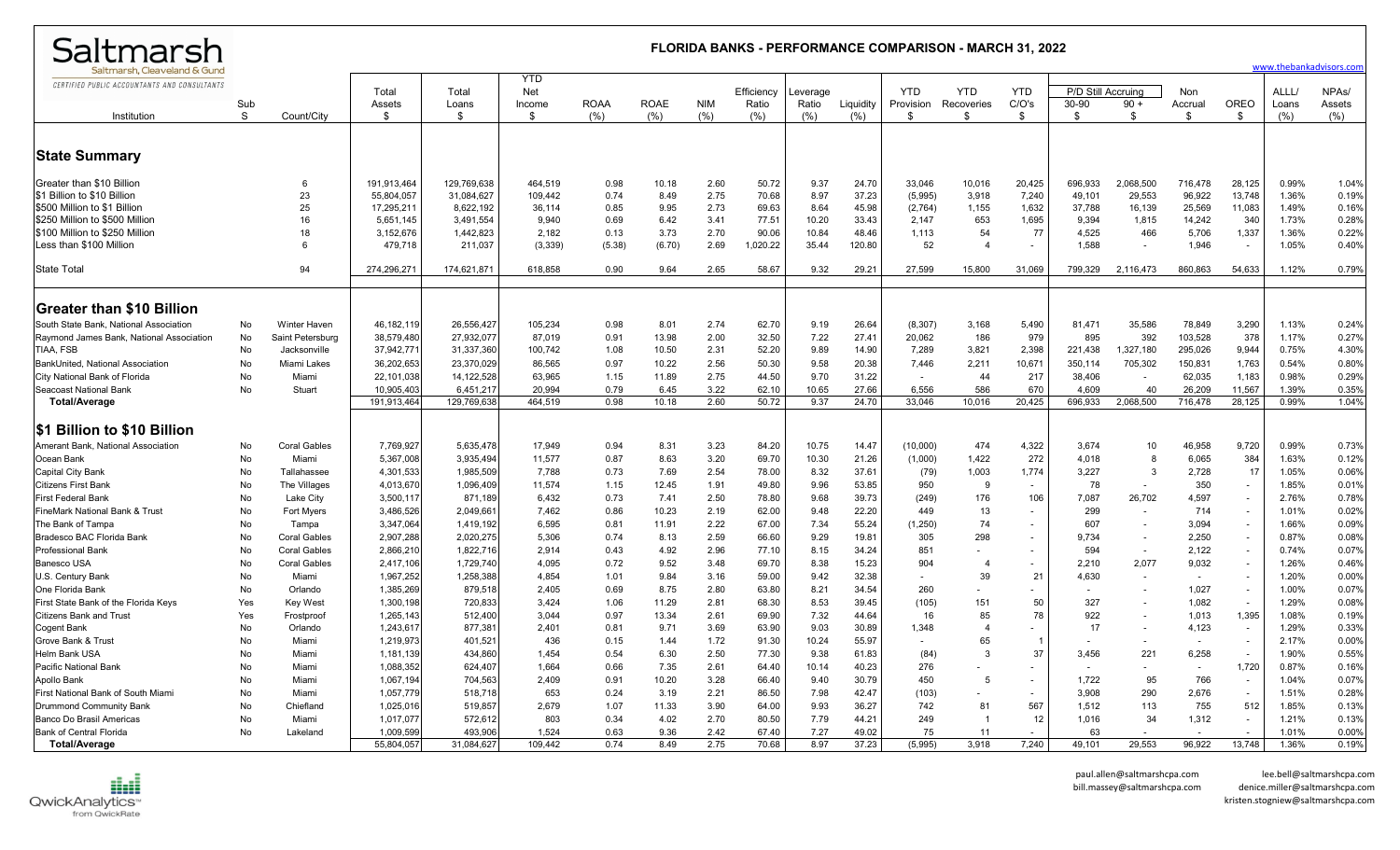| Saltmarsh                                    | <b>FLORIDA BANKS - PERFORMANCE COMPARISON - MARCH 31, 2022</b> |                    |                 |                |              |             |             |            |                     |                   |           |                 |                  |                          |                             |        |                          |                          |               |                              |
|----------------------------------------------|----------------------------------------------------------------|--------------------|-----------------|----------------|--------------|-------------|-------------|------------|---------------------|-------------------|-----------|-----------------|------------------|--------------------------|-----------------------------|--------|--------------------------|--------------------------|---------------|------------------------------|
| Saltmarsh, Cleaveland & Gund                 |                                                                |                    |                 |                |              |             |             |            |                     |                   |           |                 |                  |                          |                             |        |                          |                          |               | www.thebankadvisors.com      |
| CERTIFIED PUBLIC ACCOUNTANTS AND CONSULTANTS |                                                                |                    |                 |                | <b>YTD</b>   |             |             |            |                     |                   |           |                 |                  |                          |                             |        |                          |                          |               |                              |
|                                              | Sub                                                            |                    | Total<br>Assets | Total<br>Loans | <b>Net</b>   | <b>ROAA</b> | <b>ROAE</b> | <b>NIM</b> | Efficiency<br>Ratio | Leverage<br>Ratio | Liquidity | <b>YTD</b>      | <b>YTD</b>       | <b>YTD</b><br>C/O's      | P/D Still Accruing<br>30-90 | $90 +$ | <b>Non</b><br>Accrua     | OREO                     | ALLL/         | NPA <sub>s</sub> /<br>Assets |
| Institution                                  | <sub>S</sub>                                                   | Count/City         | \$              | \$             | Income<br>\$ | (% )        | (% )        | (% )       | (% )                | (%)               | (%)       | Provision<br>\$ | Recoveries<br>\$ | \$                       | \$                          | \$     | - \$                     | - \$                     | Loans<br>(% ) | (%)                          |
|                                              |                                                                |                    |                 |                |              |             |             |            |                     |                   |           |                 |                  |                          |                             |        |                          |                          |               |                              |
|                                              |                                                                |                    |                 |                |              |             |             |            |                     |                   |           |                 |                  |                          |                             |        |                          |                          |               |                              |
| <b>\$500 Million to \$1 Billion</b>          |                                                                |                    |                 |                |              |             |             |            |                     |                   |           |                 |                  |                          |                             |        |                          |                          |               |                              |
| Wauchula State Bank                          | Yes                                                            | Wauchula           | 966,999         | 523,10'        | 4,112        | 1.75        | 14.22       | 3.28       | 49.70               | 10.03             | 44.83     | 300             | 105              | 30                       | 385                         | $\sim$ | 2,125                    | 78                       | 1.91%         | 0.23%                        |
| International Finance Bank                   | No                                                             | Miami              | 949,328         | 753,449        | 1,855        | 0.78        | 9.84        | 3.07       | 68.00               | 8.05              | 21.51     | 274             | $\sim$           | 59                       | 3,305                       | $\sim$ | 4,274                    | $\sim$                   | 1.09%         | 0.45%                        |
| First Home Bank                              | No                                                             | St. Petersburg     | 888,44          | 561,762        | 348          | 0.16        | 1.35        | 3.27       | 107.60              | 11.75             | 20.94     | (2,400)         | 174              | 1,056                    | 6.487                       | 14,070 | 8,676                    | 3                        | 1.81%         | 0.28%                        |
| <b>Prime Meridian Bank</b>                   | No                                                             | Tallahassee        | 866,103         | 485,41         | 2,364        | 1.11        | 13.50       | 2.90       | 57.30               | 8.56              | 39.20     | (371)           | 300              | 16                       | 1,551                       | $\sim$ | $\overline{\phantom{a}}$ |                          | 1.21%         | 0.00%                        |
| <b>United Southern Bank</b>                  | No                                                             | Umatilla           | 840,015         | 302,098        | 1,833        | 0.86        | 14.92       | 2.78       | 64.10               | 7.71              | 57.44     |                 | 14               | 54                       | 2,989                       | $\sim$ | 1,160                    |                          | 3.15%         | 0.14%                        |
| <b>Brannen Bank</b>                          | Yes                                                            | Inverness          | 827,673         | 294,609        | 1,863        | 0.90        | 18.24       | 2.21       | 62.90               | 5.03              | 62.44     | 40              |                  | $\sim$                   | 2.237                       | $\sim$ | 1,256                    | $\overline{\phantom{a}}$ | 1.00%         | 0.15%                        |
| Sanibel Captiva Community Bank               | No                                                             | Sanibel            | 797,277         | 455,85         | 1,957        | 1.01        | 17.24       | 3.20       | 62.60               | 5.94              | 41.69     |                 |                  | $\sim$                   | 2.756                       | 2,069  |                          |                          | 0.95%         | 0.00%                        |
| Mainstreet Community Bank of Florida         | No                                                             | Deland             | 770,263         | 443,382        | 1,404        | 0.72        | 9.25        | 2.89       | 67.00               | 8.70              | 39.31     | 183             | 23               | 10                       | 5.787                       | $\sim$ | 76                       |                          | 1.48%         | 0.01%                        |
| <b>Winter Park National Bank</b>             | Yes                                                            | <b>Winter Park</b> | 759,789         | 295,385        | 2,432        | 1.33        | 17.16       | 2.44       | 41.40               | 6.73              | 49.67     | 145             |                  | $\overline{\phantom{a}}$ | 2.986                       |        |                          |                          | 1.40%         | 0.00%                        |
| <b>First Citrus Bank</b>                     | No                                                             | Tampa              | 689,034         | 394.796        | 1,581        | 0.94        | 11.67       | 3.31       | 65.70               | 8.21              | 41.88     | 100             |                  | $\overline{a}$           | 37                          |        |                          |                          | 1.04%         | 0.00%                        |
| <b>FNBT Bank</b>                             | Yes                                                            | Fort Walton Beach  | 677,776         | 208,159        | 1,243        | 0.78        | 7.16        | 2.09       | 73.90               | 8.76              | 71.74     | (16)            | 116              | $\sim$                   | 50                          |        | 197                      | $\overline{\phantom{a}}$ | 2.32%         | 0.03%                        |
| <b>Heartland National Bank</b>               | No                                                             | Sebring            | 674,869         | 148,355        | 620          | 0.37        | 5.32        | 1.52       | 74.70               | 7.32              | 78.12     | $\sim$          | 10               | $\overline{\phantom{a}}$ | 230                         |        | 23                       | $\sim$                   | 1.61%         | 0.00%                        |
| Terrabank. National Association              | No                                                             | Miami              | 656,532         | 336,104        | 360          | 0.22        | 3.86        | 2.65       | 84.90               | 6.90              | 38.53     | 249             |                  | $\overline{2}$           | 843                         |        | 195                      | $\overline{\phantom{a}}$ | 1.21%         | 0.03%                        |
| <b>First Bank</b>                            | No                                                             | Clewiston          | 647,856         | 354,896        | 1.797        | 1.14        | 14.67       | 3.46       | 58.60               | 8.42              | 31.16     | 105             | 28               |                          | 2,716                       |        | $\overline{\phantom{a}}$ | $\overline{\phantom{a}}$ | 1.86%         | 0.00%                        |
| Charlotte State Bank & Trus                  | Yes                                                            | Port Charlotte     | 646,152         | 217,034        | 1.692        | 1.09        | 11.10       | 2.08       | 67.80               | 7.99              | 69.95     | $\sim$          | 3                | 13                       | $\sim$                      | $\sim$ |                          | $\sim$                   | 1.84%         | 0.00%                        |
| Axiom Bank, National Association             | No                                                             | Maitland           | 637,467         | 406,646        | 895          | 0.56        | 3.99        | 3.36       | 105.90              | 13.79             | 31.93     | (1,666)         | 219              | 119                      | 2.472                       | $\sim$ | 2,351                    | 52                       | 1.32%         | 0.349                        |
| <b>Beach Bank</b>                            | No                                                             | Fort Walton Beach  | 619,652         | 454,415        | 635          | 0.42        | 3.12        | 3.01       | 85.40               | 10.04             | 16.72     | $\sim$          | 28               |                          | 236                         | $\sim$ | $\sim$                   | 10,950                   | 1.20%         | 1.77%                        |
| Marine Bank & Trust Company                  | No                                                             | Vero Beach         | 593,366         | 342.643        | 1,099        | 0.78        | 11.12       | 3.08       | 67.60               | 7.82              | 39.84     | 150             |                  | $\overline{\phantom{a}}$ | $\overline{\phantom{a}}$    | $\sim$ | 1,512                    | $\sim$                   | 1.37%         | 0.25%                        |
| Englewood Bank & Trust                       | Yes                                                            | Englewood          | 577,688         | 168,478        | 883          | 0.65        | 7.13        | 1.90       | 74.10               | 7.36              | 73.68     |                 |                  | 5                        | 15                          |        | 351                      |                          | 1.43%         | 0.06%                        |
| <b>Edison National Bank</b>                  | Yes                                                            | <b>Fort Myers</b>  | 576,353         | 155,587        | 237          | 0.17        | 2.11        | 1.55       | 89.80               | 6.81              | 62.97     |                 |                  | $\overline{a}$           |                             |        |                          |                          | 1.37%         | 0.00%                        |
| American National Bank                       | No                                                             | Oakland Park       | 558,527         | 266,992        | 1,153        | 0.88        | 9.26        | 2.91       | 55.30               | 9.89              | 40.48     |                 |                  | $\overline{\phantom{a}}$ |                             |        |                          |                          | 0.91%         | 0.00%                        |
| Intracoastal Bank                            | Yes                                                            | Palm Coast         | 551,554         | 301,686        | 1,961        | 1.49        | 16.61       | 3.35       | 53.30               | 8.02              | 43.45     | 93              |                  |                          |                             |        |                          |                          | 1.57%         | 0.00%                        |
| Sunstate Bank                                | No.                                                            | Miami              | 512,230         | 213,042        | 573          | 0.45        | 3.97        | 2.43       | 78.40               | 10.00             | 59.15     |                 |                  | $\overline{\phantom{a}}$ | 1.939                       |        | 462                      |                          | 1.16%         | 0.09%                        |
| Florida Capital Bank, N.A                    | No                                                             | Jacksonville       | 508,355         | 250,214        | 896          | 0.71        | 5.67        | 2.44       | 84.40               | 12.52             | 35.13     |                 | 76               | 260                      | 49                          | $\sim$ | 2,838                    |                          | 1.67%         | 0.13%                        |
| <b>Flagler Bank</b>                          | Yes                                                            | West Palm Beach    | 501.912         | 288.095        | 2.321        | 1.87        | 16.35       | 3.14       | 40.30               | 9.55              | 37.66     | 50              |                  | $\overline{a}$           | 718                         | $\sim$ | 73                       |                          | 1.34%         | 0.01                         |
| <b>Total/Average</b>                         |                                                                |                    | 17,295,21       | 8,622,192      | 36.114       | 0.85        | 9.95        | 2.73       | 69.63               | 8.64              | 45.98     | (2,764)         | 1,155            | 1,632                    | 37,788                      | 16,139 | 25,569                   | 11,083                   | 1.49%         | 0.16%                        |

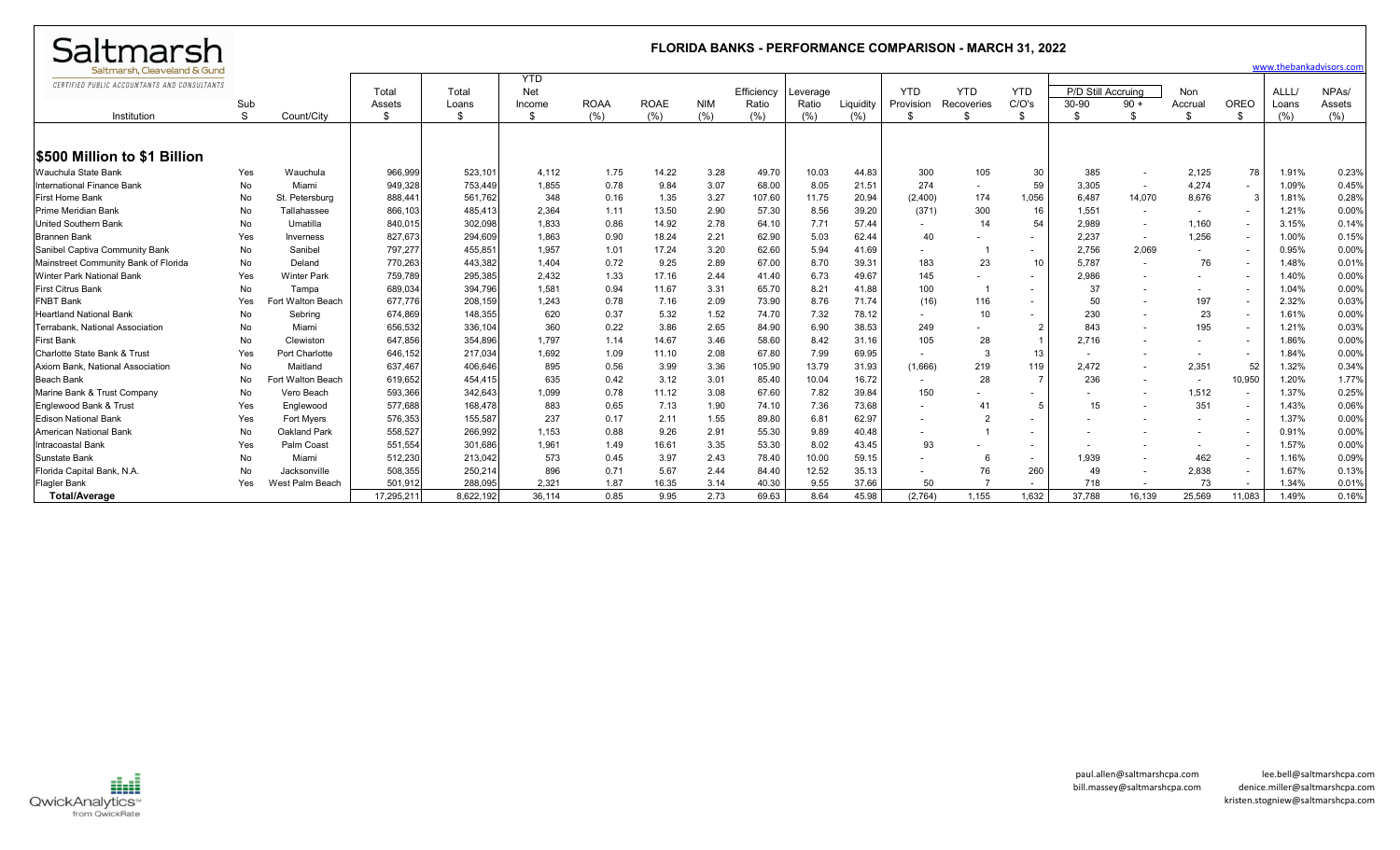| Saltmarsh                                    | <b>FLORIDA BANKS - PERFORMANCE COMPARISON - MARCH 31, 2022</b> |                    |           |           |                   |             |             |            |            |          |           |                          |                          |                          |                    |        |                          |                          |       |                         |
|----------------------------------------------|----------------------------------------------------------------|--------------------|-----------|-----------|-------------------|-------------|-------------|------------|------------|----------|-----------|--------------------------|--------------------------|--------------------------|--------------------|--------|--------------------------|--------------------------|-------|-------------------------|
| Saltmarsh, Cleaveland & Gund                 |                                                                |                    |           |           |                   |             |             |            |            |          |           |                          |                          |                          |                    |        |                          |                          |       | www.thebankadvisors.con |
| CERTIFIED PUBLIC ACCOUNTANTS AND CONSULTANTS |                                                                |                    | Total     | Total     | <b>YTD</b><br>Net |             |             |            | Efficiency | Leverage |           | <b>YTD</b>               | <b>YTD</b>               | <b>YTD</b>               | P/D Still Accruing |        | Non                      |                          | ALLL/ | NPA <sub>s</sub> /      |
|                                              | Sub                                                            |                    | Assets    | Loans     | Income            | <b>ROAA</b> | <b>ROAE</b> | <b>NIM</b> | Ratio      | Ratio    | Liquidity | Provision                | Recoveries               | C/O's                    | 30-90              | $90 +$ | Accrual                  | OREO                     | Loans | Assets                  |
| Institution                                  | S                                                              | Count/City         | £.        | \$        | -S                | (%)         | (%)         | (% )       | (%)        | (%)      | (% )      | S                        | - \$                     | -\$                      | \$                 | -\$    | \$                       | - \$                     | (% )  | (% )                    |
|                                              |                                                                |                    |           |           |                   |             |             |            |            |          |           |                          |                          |                          |                    |        |                          |                          |       |                         |
| \$250 Million to \$500 Million               |                                                                |                    |           |           |                   |             |             |            |            |          |           |                          |                          |                          |                    |        |                          |                          |       |                         |
| Citizens Bank of Florida                     | No                                                             | Oviedo             | 495,584   | 266,506   | 964               | 0.75        | 9.87        | 2.67       | 63.70      | 8.22     | 44.94     |                          | 8                        | $\overline{1}$           | $\overline{2}$     |        |                          |                          | 1.43% | 0.00%                   |
| <b>Flagship Bank</b>                         | No                                                             | Clearwater         | 480,882   | 370,457   | 531               | 0.46        | 3.87        | 3.97       | 69.30      | 10.52    | 20.84     | 593                      |                          | $\overline{1}$           | 700                |        | 471                      | $\overline{\phantom{a}}$ | 0.93% | 0.10%                   |
| Intercredit Bank, National Association       | No                                                             | Miami              | 471,447   | 360,530   | 350               | 0.31        | 3.36        | 3.26       | 88.10      | 9.71     | 23.89     | $\overline{\phantom{0}}$ | 11                       | 23                       | 2,604              |        | 4,274                    | 113                      | 1.76% | 0.93%                   |
| Paradise Bank                                | Yes                                                            | Boca Raton         | 425,464   | 245,092   | 1,448             | 1.44        | 13.84       | 3.80       | 66.90      | 8.90     | 39.09     | 10                       |                          | $\sim$                   |                    |        | $\overline{\phantom{a}}$ |                          | 1.06% | 0.00%                   |
| Sunrise Bank                                 | Yes                                                            | Orlando            | 407,599   | 261,403   | 801               | 0.81        | 7.04        | 3.13       | 67.80      | 9.84     | 30.73     | 200                      | $\overline{\phantom{a}}$ | $\sim$                   |                    |        | 463                      | $\overline{\phantom{a}}$ | 1.21% | 0.11%                   |
| OptimumBank                                  | No                                                             | Fort Lauderdale    | 385,263   | 277,094   | 1.006             | 1.04        | 9.67        | 3.50       | 55.10      | 12.53    | 26.35     | 391                      | 14                       | 71                       | 182                |        | $\overline{\phantom{a}}$ | $\overline{\phantom{a}}$ | 1.23% | 0.00%                   |
| The First National Bank of Mount Dora        | No                                                             | Mount Dora         | 382,657   | 97,306    | 1,139             | 1.20        | 11.56       | 2.55       | 73.00      | 10.61    | 64.09     | (90)                     |                          | 53                       | 479                |        | 3,131                    | 227                      | 2.65% | 0.53%                   |
| Desjardins Bank, National Association        | No                                                             | Hallandale         | 354,948   | 204,158   | 282               | 0.34        | 3.38        | 2.52       | 86.70      | 10.09    | 45.52     | $\sim$                   |                          | $\sim$                   | 289                | 32     | $\overline{\phantom{a}}$ |                          | 1.18% | 0.01%                   |
| <b>TCM Bank, National Association</b>        | No                                                             | Tampa              | 299,062   | 274,048   | 1,175             | 1.53        | 7.86        | 7.28       | 77.30      | 18.86    | 5.29      | 1,273                    | 484                      | 1,527                    | 2,332              | 1,783  | $\overline{\phantom{a}}$ |                          | 4.28% | 0.60%                   |
| BankFlorida                                  | No                                                             | Jupiter            | 298,827   | 201,946   | 352               | 0.50        | 4.89        | 3.14       | 71.80      | 10.40    | 31.67     | 150                      | 6                        | $\overline{\phantom{a}}$ | 53                 | $\sim$ | 177                      |                          | 0.96% | 0.06%                   |
| First Colony Bank of Florida                 | Yes                                                            | Maitland           | 297,707   | 181,013   | 1,098             | 1.42        | 14.26       | 3.01       | 51.00      | 7.96     | 40.13     | 60                       |                          |                          |                    |        | 10                       | $\sim$                   | 1.49% | 0.00%                   |
| First National Bank of Pasco                 | No                                                             | Dade City          | 289,823   | 158,291   | 430               | 0.62        | 7.29        | 3.54       | 77.10      | 9.48     | 23.87     | 75                       | 2                        | 3                        | 29                 |        | 823                      |                          | 1.63% | 0.28%                   |
| Interamerican Bank                           | No                                                             | Miami              | 273,648   | 162,407   | 114               | 0.17        | 1.54        | 2.58       | 106.70     | 10.96    | 44.74     | (240)                    | 21                       |                          | 525                |        | 3,279                    |                          | 2.90% | 1.20%                   |
| <b>Central Bank</b>                          | No                                                             | Tampa              | 268,388   | 200,049   | 669               | 1.01        | 11.05       | 4.23       | 68.20      | 9.02     | 19.39     | 25                       |                          | 16                       | 677                |        | 328                      |                          | 1.99% | 0.12%                   |
| Community Bank of the South                  | No                                                             | Merritt Island     | 260,073   | 68,631    | 327               | 0.52        | 6.72        | 2.00       | 68.80      | 7.70     | 57.13     | $\overline{\phantom{a}}$ | 6                        |                          |                    |        | $\overline{\phantom{a}}$ |                          | 1.19% | 0.00%                   |
| <b>Eastern National Bank</b>                 | No                                                             | Miami              | 259,773   | 162,62    | (746)             | (1.14)      | (13.43)     | 3.30       | 148.70     | 8.33     | 17.16     | (300)                    | 101                      | $\sim$                   | 1.522              |        | 1,286                    |                          | 1.81% | 0.50%                   |
| <b>Total/Average</b>                         |                                                                |                    | 5,651,145 | 3,491,554 | 9,940             | 0.69        | 6.42        | 3.41       | 77.51      | 10.20    | 33.43     | 2,147                    | 653                      | 1,695                    | 9.394              | 1,815  | 14,242                   | 340                      | 1.73% | 0.28%                   |
| \$100 Million to \$250 Million               |                                                                |                    |           |           |                   |             |             |            |            |          |           |                          |                          |                          |                    |        |                          |                          |       |                         |
| <b>Gulfside Bank</b>                         | No                                                             | Sarasota           | 240,573   | 113,720   | 182               | 0.32        | 3.46        | 2.67       | 80.20      | 9.77     | 49.61     | 130                      |                          |                          |                    |        |                          |                          | 1.36% | 0.00%                   |
| <b>Anchor Bank</b>                           | No                                                             | Palm Beach Gardens | 239,824   | 169,169   | 249               | 0.42        | 4.52        | 3.29       | 84.00      | 9.66     | 21.65     | 30                       | 4                        | 58                       | 975                | 10     | 1,109                    | $\overline{\phantom{a}}$ | 0.56% | 0.47%                   |
| <b>Crews Bank &amp; Trust</b>                | Yes                                                            | Arcadia            | 233,183   | 83,391    | 312               | 0.55        | 5.47        | 2.45       | 80.70      | 8.25     | 50.49     | $\overline{\phantom{0}}$ | $\overline{7}$           | 3                        | 46                 | $\sim$ | 417                      | $\overline{\phantom{a}}$ | 3.02% | 0.18%                   |
| Natbank, National Association                | No                                                             | Hollywood          | 226,547   | 143,457   | 247               | 0.45        | 3.04        | 3.34       | 80.10      | 14.75    | 39.93     | 50                       |                          |                          | 1,095              |        | 262                      | $\sim$                   | 0.65% | 0.129                   |
| <b>First National Bank Northwest Florida</b> | Yes                                                            | Panama City        | 216,417   | 59,132    | 112               | 0.21        | 1.72        | 1.77       | 87.60      | 9.76     | 78.12     |                          |                          | $\sim$                   | $\overline{a}$     | 401    | $\overline{\phantom{a}}$ |                          | 2.11% | 0.00%                   |
| <b>Community State Bank</b>                  | No                                                             | Starke             | 207,632   | 86,545    | 105               | 0.21        | 4.08        | 3.09       | 89.10      | 6.55     | 29.84     | 20                       | 9                        | 11                       | 762                |        | 1,564                    | 20                       | 1.07% | 0.76%                   |
| <b>Surety Bank</b>                           | Yes                                                            | Deland             | 204,905   | 73,172    | 1,381             | 2.73        | 24.49       | 3.84       | 50.90      | 9.77     | 35.02     |                          | 3                        |                          | 20                 |        | 504                      |                          | 1.33% | 0.25%                   |
| <b>Madison County Community Bank</b>         | No                                                             | Madison            | 178,599   | 73,185    | 292               | 0.68        | 9.87        | 2.67       | 72.20      | 7.98     | 48.14     | 24                       |                          | $\overline{\mathbf{1}}$  | 49                 |        | 251                      |                          | 2.05% | 0.14%                   |
| Commerce National Bank & Trust               | Yes                                                            | <b>Winter Park</b> | 178,053   | 93,789    | 215               | 0.47        | 5.29        | 3.38       | 79.60      | 7.95     | 41.65     | 24                       |                          |                          |                    |        |                          |                          | 1.71% | 0.00%                   |
| Lafayette State Bank                         | No                                                             | Mayo               | 175,579   | 107,060   | 157               | 0.36        | 5.20        | 3.79       | 86.00      | 7.89     | 25.85     | 75                       | $\overline{4}$           | $\overline{4}$           | 591                |        | 14                       | 1,317                    | 1.18% | 0.76%                   |
| <b>Climate First Bank</b>                    | No                                                             | St. Petersburg     | 167,276   | 131,760   | (1,208)           | (3.40)      | (12.11)     | 2.77       | 200.40     | 26.88    | 19.97     | 585                      |                          |                          |                    |        |                          |                          | 0.96% | 0.00%                   |
| <b>Bank of Pensacola</b>                     | No                                                             | Pensacola          | 156,522   | 44,142    | 91                | 0.24        | 2.86        | 1.58       | 81.70      | 8.38     | 71.75     |                          |                          |                          |                    |        |                          |                          | 1.11% | 0.00%                   |
| <b>PNB Community Bank</b>                    | No                                                             | Niceville          | 151,966   | 93,640    | 218               | 0.60        | 7.15        | 3.74       | 79.90      | 8.80     | 28.11     |                          | 25                       | $\sim$                   |                    |        | 1,084                    |                          | 0.97% | 0.71%                   |
| <b>Bank of Belle Glade</b>                   | No                                                             | <b>Belle Glade</b> | 144,080   | 32,610    | 76                | 0.20        | 3.20        | 1.52       | 83.80      | 7.06     | 65.39     |                          |                          | $\overline{\phantom{a}}$ | 262                |        | $\overline{\phantom{a}}$ |                          | 1.23% | 0.00%                   |
| Peoples Bank of Graceville                   | Yes                                                            | Graceville         | 113,804   | 33,452    | 351               | 1.19        | 11.76       | 2.53       | 55.10      | 9.90     | 71.23     |                          |                          |                          | 32                 | 55     | 63                       |                          | 1.20% | 0.10%                   |
| Century Bank of Florida                      | Yes                                                            | Tampa              | 111,717   | 60,363    | 79                | 0.29        | 3.21        | 3.79       | 91.00      | 7.57     | 23.63     |                          | $\overline{2}$           | $\sim$                   | 668                |        | 438                      |                          | 1.24% | 0.39%                   |
| The Warrington Bank                          | No                                                             | Pensacola          | 105,399   | 20,175    | (26)              | (0.10)      | (0.64)      | 1.59       | 106.80     | 15.29    | 89.89     |                          |                          | $\sim$                   | 24                 |        |                          |                          | 1.23% | 0.00%                   |
| Cypress Bank & Trust Company                 | No                                                             | Melbourne          | 100,600   | 24,06     | (651)             | (3.03)      | (15.46)     | 0.84       | 131.90     | 18.90    | 81.95     | 175                      |                          |                          |                    |        |                          |                          | 1.50% | 0.00%                   |
| Total/Average                                |                                                                |                    | 3,152,676 | 1,442,823 | 2.182             | 0.13        | 3.73        | 2.70       | 90.06      | 10.84    | 48.46     | 1.113                    | 54                       | 77                       | 4.525              | 466    | 5.706                    | 1,337                    | 1.36% | 0.22%                   |

QwickAnalytics<sup>\*\*</sup><br>Example: Trom QwickRate